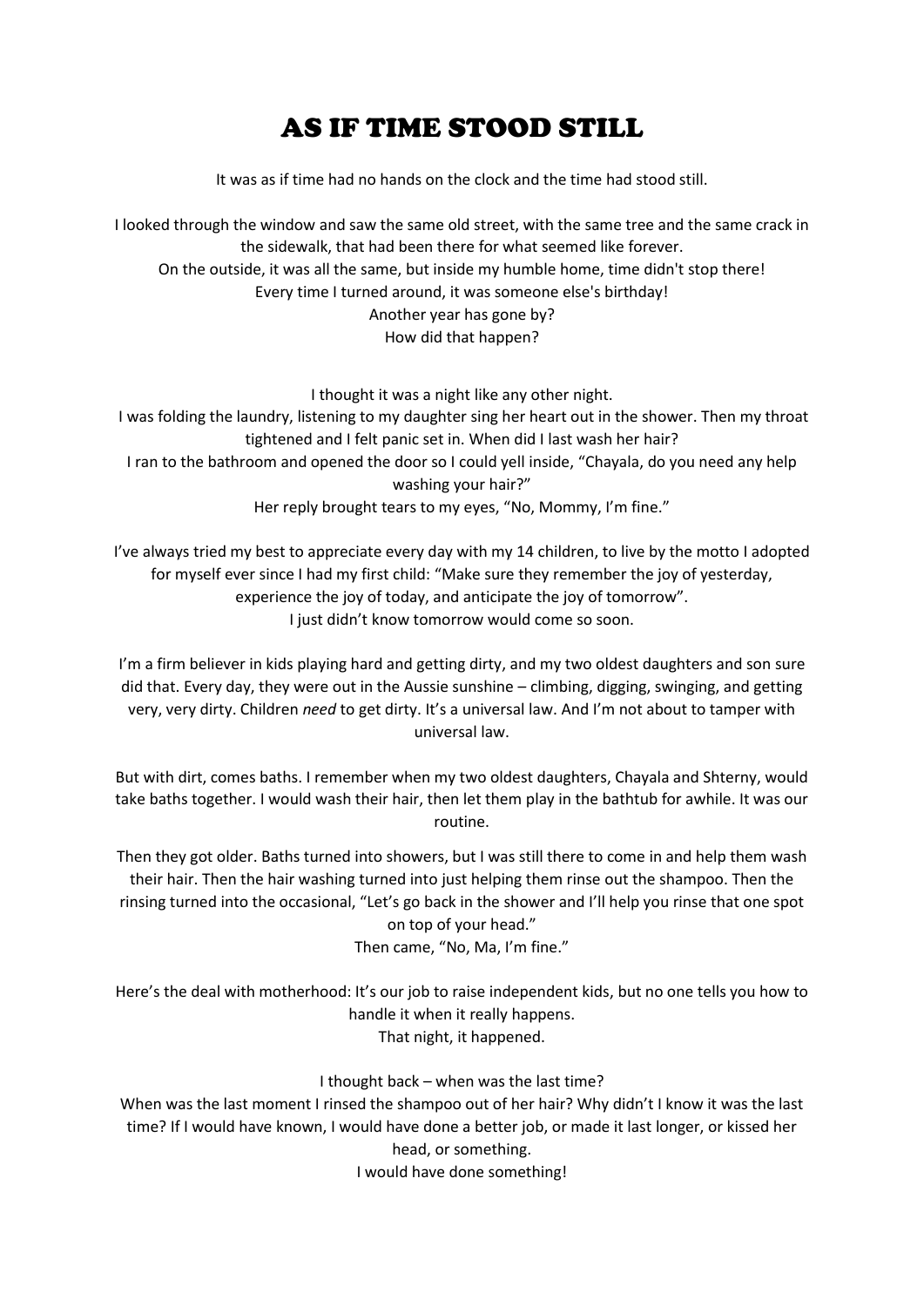I couldn't see the laundry anymore because the tears blurred my vision. But I kept folding. Folding and praying. "Hashem, help me remember how quickly this is going by. Help me appreciate every single day – even the hard ones. Show me the beauty in each moment – even the bad ones."

The cure isn't to slow down. That's impossible. The cure is a heart of wisdom. The wisdom to know that broken dishes, stained clothes, lost pieces of puzzles, and spilled food are never reasons to lose your temper. The wisdom to know that school assignments can always be done later, after the sun sets and the mud puddles have all dried up. The wisdom to know that every moment is a sacred moment – changing diapers, snuggling on the sofa, swinging at the park, even washing hair. They're all sacred, if you can just slow down enough to notice it.

There will be a last fort with chairs and blankets.

There will be a last story and shema before bed.

There will be a last outfit put on a doll.

There will be a last swing at the park.

We don't need to know when the last one will be. We just need the heart of wisdom to appreciate each one.

I took a little longer brushing her hair tonight. And I lingered as I put her hair into a single braid down her back. When I kissed her goodnight, it lasted a couple more seconds than usual. Because after 14 children and years of thinking I had all the time in the world, I realized something. Life will run off with you if you let it. Sometimes, you just have to stop and breathe it in.

Thank you, Hashem, for braids before bedtime.

Thank you for messy kitchens and Legos on the floor.

Thank you for loud music that can't compete with my yelling.

Thank you for the mess left after a birthday celebration.

Thank you Hashem for last-minute rushes before Shabbos and all the yelling orders to light the

candles on time!

Thank you Hashem for the guests that left a huge mess, and all the kids' friends who went back home and left the house looking like a tornado had hit it!

Thank you for noisy dinner times and late-night conversations, for forts, baby dolls, lost school shoes, late-night homework assignments, being late for doctor appointments, finger-paint on the walls, and bedtime stories.

Thank you for broken wrists and shampoo for brunettes.

Thank you Hashem for the 15-seater minivan that provided us with memorable vacations, Darling Harbor Sunday trips, weekly trips to the supermarket, and fun Sunday outings, with each kid bringing along a friend!

Thank you Hashem, for a husband that falls asleep at Sunday picnics, because at least I have a husband!

Thank you Hashem for all the headaches and school pickups when kids are sick, because it means I